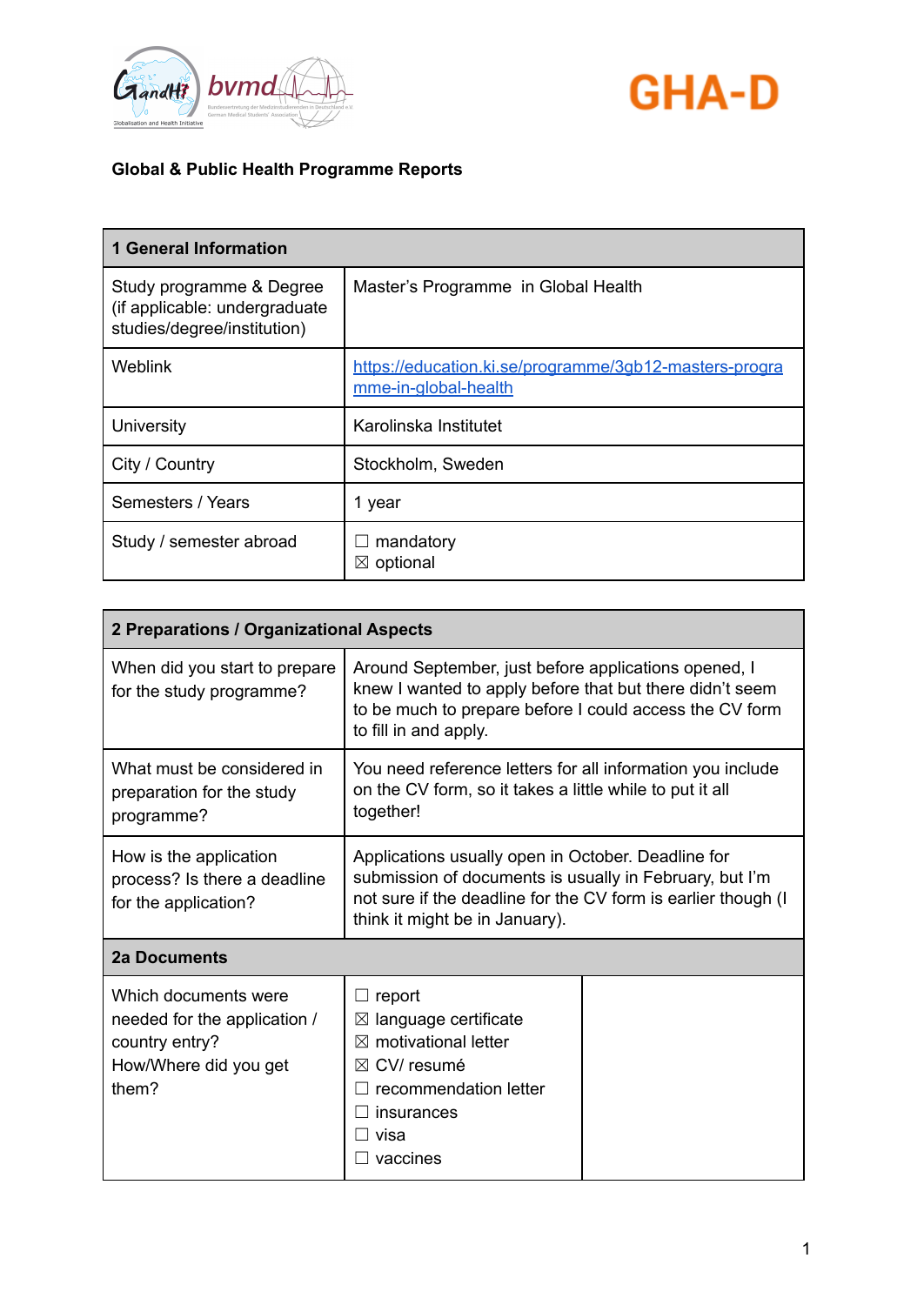



| <b>2b Financial Aspects</b>                                                                                                                                                                                                              |                                                                                                                                                                                                                                                                                                                                                    |                                                                                                  |
|------------------------------------------------------------------------------------------------------------------------------------------------------------------------------------------------------------------------------------------|----------------------------------------------------------------------------------------------------------------------------------------------------------------------------------------------------------------------------------------------------------------------------------------------------------------------------------------------------|--------------------------------------------------------------------------------------------------|
| Are there costs related to the<br>study programme?<br>How much are them?                                                                                                                                                                 | semester contribution<br>$\boxtimes$ tuition fee<br>enrolment fee<br>$\Box$ others                                                                                                                                                                                                                                                                 | Non-EU citizens need to<br>pay tuition fees of<br>180,000SEK and an<br>application fee of 900SEK |
| How do you finance your<br>study programme (abroad)?                                                                                                                                                                                     | Savings and working a bit                                                                                                                                                                                                                                                                                                                          |                                                                                                  |
| Do you get financial support?<br>(e.g. scholarship, BAföG,<br>$etc.$ )<br>From which institution do<br>you get the financial<br>support?<br>How much do you get<br>(optional)?<br>Do you have any tips /<br>experiences for application? | No, but I think there are various scholarships available for<br>non-EU students. There is more information on<br>scholarships here: https://education.ki.se/scholarships                                                                                                                                                                           |                                                                                                  |
| Do you have insights into<br>jobs for students?                                                                                                                                                                                          | I was a digital ambassador for the Global Health course at<br>Karolinska Institutet. It was a really nice job working with a<br>lovely team of people, and the hours were really flexible<br>too.                                                                                                                                                  |                                                                                                  |
| How would you rate the cost<br>of living in your city (in<br>comparison to specific cities<br>in your country?)                                                                                                                          | It's quite expensive to live in Stockholm, I'd say possibly it<br>has a similar cost of living to London.                                                                                                                                                                                                                                          |                                                                                                  |
| Based on your experience,<br>how much should someone<br>calculate for accommodation/<br>food/ public transportation/<br>wifi?                                                                                                            | Accommodation: 3000-6000SEK per month depending on<br>location, place, etc (bills and WiFi included)<br>Food: approximately 2000SEK per month (depending on<br>type of food bought)<br>Transport: I bought a bike second hand for 500SEK and<br>then didn't really spend much at all on public transport, but<br>a 30-day student ticket is 640SEK |                                                                                                  |
| Are there other costs that<br>need to be considered?<br>(e.g., vaccinations,<br>insurances, visa, travel costs)                                                                                                                          | If you are a non-EU student, I think insurance is included,<br>but if you are a not paying tuition fees (i.e. an EU student)<br>then you will need to get your own insurance which costs<br>money.                                                                                                                                                 |                                                                                                  |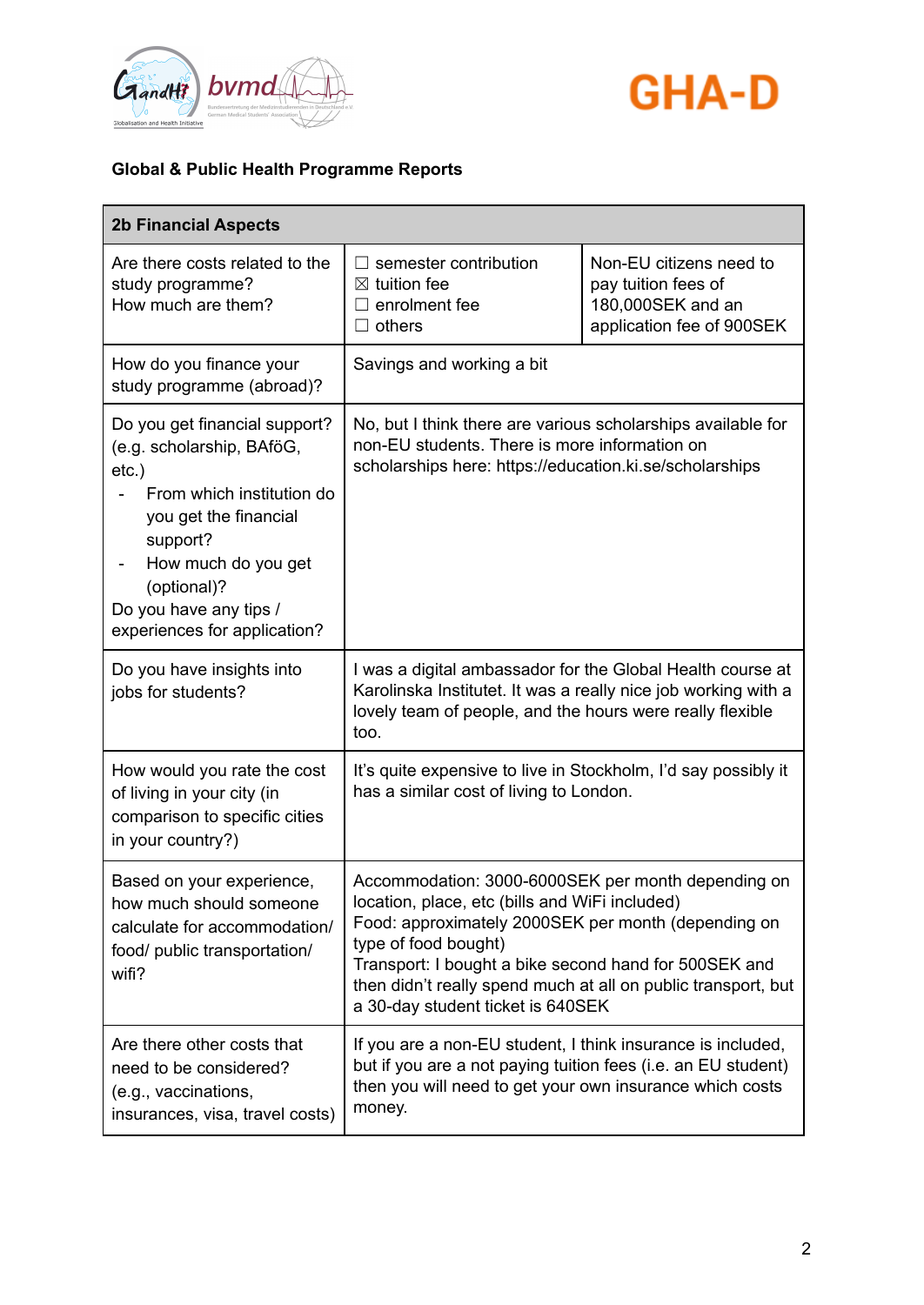



| 3 Studying                                                                                                                                                                                       |                                                                                                                                                                                                                                                                                                                                                                                                                                                                                                                                                                                                                                                         |
|--------------------------------------------------------------------------------------------------------------------------------------------------------------------------------------------------|---------------------------------------------------------------------------------------------------------------------------------------------------------------------------------------------------------------------------------------------------------------------------------------------------------------------------------------------------------------------------------------------------------------------------------------------------------------------------------------------------------------------------------------------------------------------------------------------------------------------------------------------------------|
| Why did you decide to study<br>at that university?<br>What appealed to you<br>most?<br>What does it offer what<br>others don't?                                                                  | It is a leading medical university, and they have<br>world-class research. The classes are made up of<br>students who are from all over the world which really<br>enriches the experience of studying there.                                                                                                                                                                                                                                                                                                                                                                                                                                            |
| Which modules did you take?<br>(brief overview)<br>Which modules did you like/<br>were special at that<br>university?                                                                            | <b>Global Health</b><br><b>Research Methodology</b><br>Health policy, management and economics<br>Infectious diseases - a challenge to global health<br>Non-communicable diseases, injuries, natural<br>emergencies and conflicts in a global health perspective<br>Maternal and child health in a global perspective<br>Degree project in global health                                                                                                                                                                                                                                                                                                |
| How would you rate the<br>workload/ amount of<br>self-studying/ group work,<br>etc.?<br>How were the lecturers/<br>teaching style? What was<br>new for you? What did you<br>have to get used to? | It was a bit different for my year because of COVID, as we<br>had a fair bit of online lectures.<br>The workload was fine, it didn't feel too heavy, and it was<br>definitely manageable! There was more work around<br>deadlines/exams but it was certainly manageable.<br>There were lectures, lots of group tasks, and some<br>self-study too, but I felt it was a good mixture of all of<br>those. The lecturers were mostly very good. I found there<br>was a lot of group work (sometimes as a class sharing<br>ideas, and sometimes in smaller groups), which was new<br>for me, but due to the relatively small class size this<br>worked well. |
| Are there any specialisation<br>areas in your programme?<br>Which did you choose?                                                                                                                | All of the modules are mandatory and there are no<br>choices. The only choice is for your degree project (the<br>thesis).                                                                                                                                                                                                                                                                                                                                                                                                                                                                                                                               |
| To which extent were<br>international and global topics<br>discussed/ part of the study<br>programme?<br>Which topics were the most<br>interesting/ you liked most?                              | I feel that international and global topics made up a key<br>part of the study programme. We spent a lot of time<br>talking about different countries and using our own<br>experiences of our countries and countries we'd<br>lived/worked in to discuss topics at an international level.                                                                                                                                                                                                                                                                                                                                                              |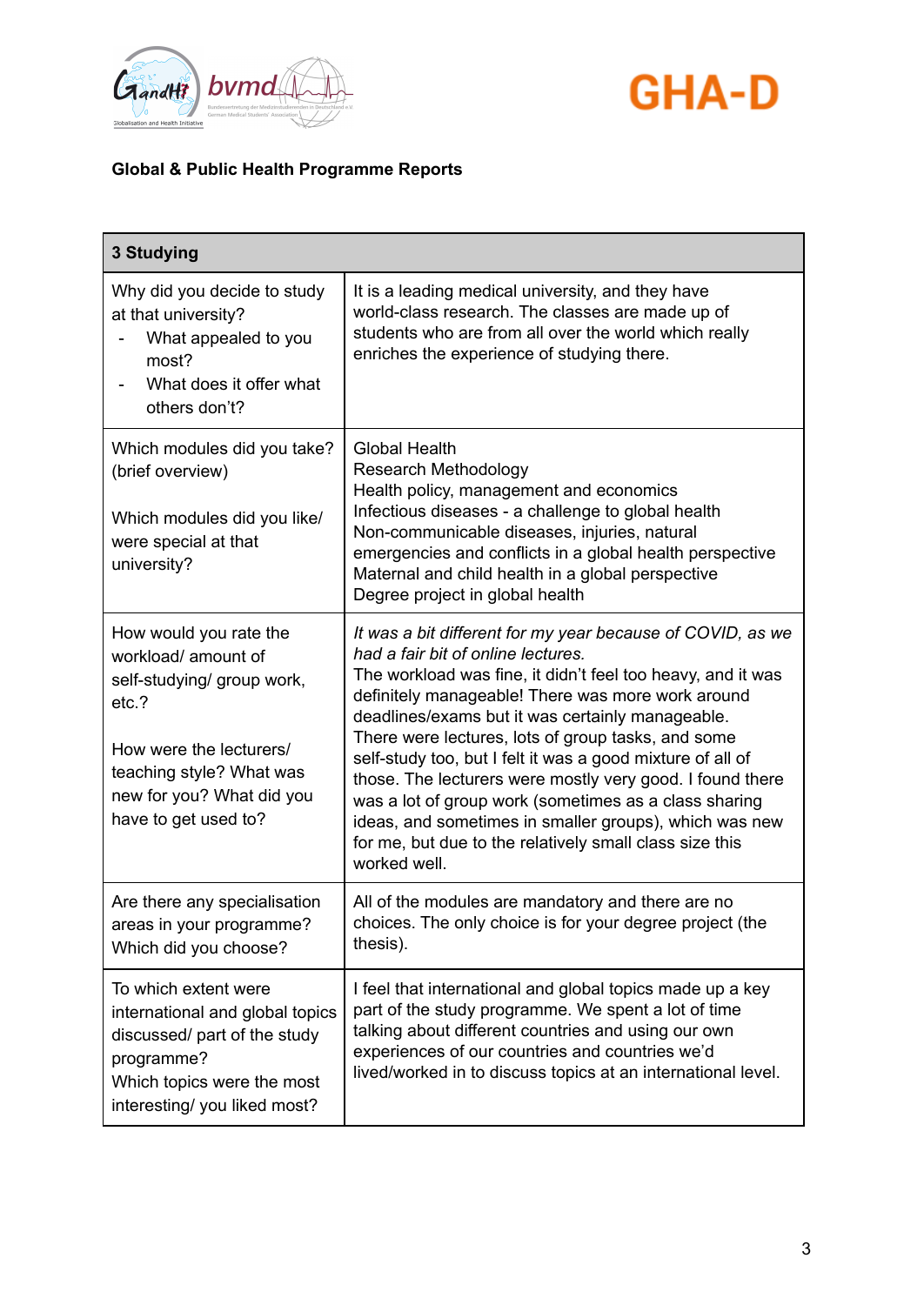



| 4 Living                                                                                                                                                                                                                                                       |                                                                                                                                                                                                                                                                                                                                                                                                                                                                                                                                                                                                                                                                                                                                                                                                        |
|----------------------------------------------------------------------------------------------------------------------------------------------------------------------------------------------------------------------------------------------------------------|--------------------------------------------------------------------------------------------------------------------------------------------------------------------------------------------------------------------------------------------------------------------------------------------------------------------------------------------------------------------------------------------------------------------------------------------------------------------------------------------------------------------------------------------------------------------------------------------------------------------------------------------------------------------------------------------------------------------------------------------------------------------------------------------------------|
| Briefly describe your daily life.<br>How is your<br>study-work-life-balance?                                                                                                                                                                                   | Lectures during the day, a little bit of course work after<br>lectures (maybe finishing all that by 6-7pm) then evenings<br>off to socialise with friends. Weekends were busy with<br>work sometimes (especially nearing deadlines) but mostly<br>for relaxing or going on trips.                                                                                                                                                                                                                                                                                                                                                                                                                                                                                                                      |
| How do you experience the<br>city/country and people/<br>fellow students? How is the<br>atmosphere?                                                                                                                                                            | I really like Stockholm (and Sweden). There is always<br>something to do in the city – from just walking around, to<br>getting coffee, to Grona Lund (the theme park), there are<br>many things to keep you busy! The atmosphere is nice,<br>especially as the days get longer and lighter – in the<br>winter people can be a little grumpy but I think that's just<br>because it's cold and dark!                                                                                                                                                                                                                                                                                                                                                                                                     |
| What did you learn for<br>yourself personally and<br>culturally?<br>[e.g. an event / situation<br>which was eye-opening /<br>insightful / enlightening]                                                                                                        |                                                                                                                                                                                                                                                                                                                                                                                                                                                                                                                                                                                                                                                                                                                                                                                                        |
| Do you have any tips for<br>leisure activities?<br>What does someone<br>have to see?<br>Are there college sports<br>at university?<br>Are there any student<br>events to connect (e.g.<br>coffee break, etc.)?<br>Are there any (regional)<br>cultural events? | There aren't really clubs and societies in the same way as<br>at other universities (for example in the UK) but there are<br>some sports clubs and groups for interests that you can<br>join through the student union (Medicinska Foreningen).<br>'Fika' (meaning something like 'a coffee break') is a big<br>part of Swedish culture, there are student events for fika,<br>or you can go for fika at a café with friends.<br>Regarding what to see in Stockholm, just wander around<br>and there are nice things to see everywhere! There are<br>parks (for example Hagaparken near KI campus Solna),<br>museums (Vasamuseet, ABBA museum, Nordiskamuseet,<br>etc), a theme park (Grona Lund), and more. I would just<br>suggest exploring and walking/biking around and you'll<br>discover a lot. |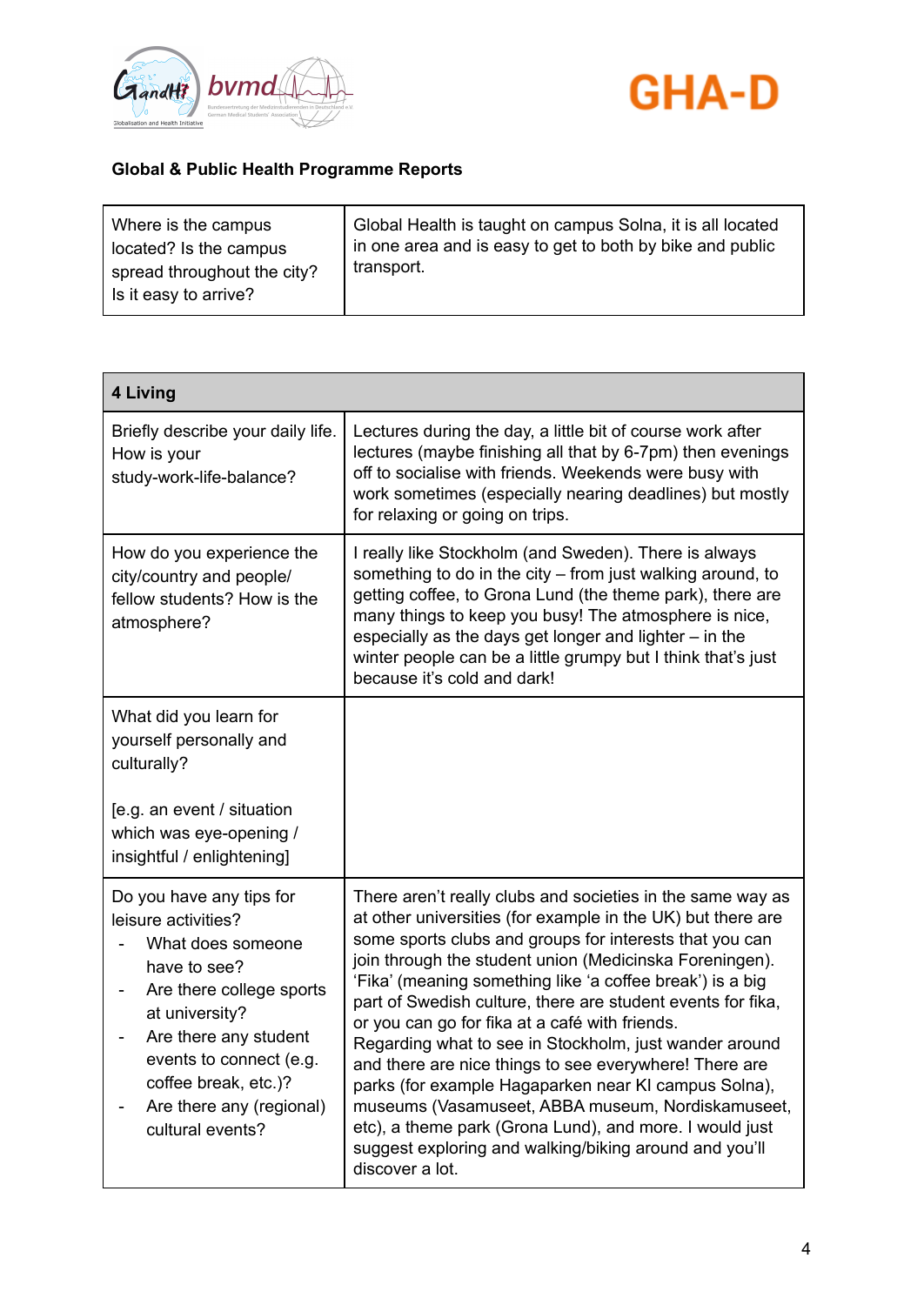



| What do you have to consider                                                                                                                                                          | It is cheap to get a second-hand bike on sites such as                                                                                                                                                                                                                                                  |
|---------------------------------------------------------------------------------------------------------------------------------------------------------------------------------------|---------------------------------------------------------------------------------------------------------------------------------------------------------------------------------------------------------------------------------------------------------------------------------------------------------|
| about public transport? What                                                                                                                                                          | Blocket or Facebook Marketplace.                                                                                                                                                                                                                                                                        |
| is important? What is                                                                                                                                                                 | There is an app for public transport in Stockholm called                                                                                                                                                                                                                                                |
| different?                                                                                                                                                                            | SL, and if you want to travel outside of Stockholm region                                                                                                                                                                                                                                               |
| Most used                                                                                                                                                                             | the app is SJ. There are student tickets but you have to                                                                                                                                                                                                                                                |
| transportation?                                                                                                                                                                       | make sure you have a Swedish student card before you                                                                                                                                                                                                                                                    |
| Are there semester/                                                                                                                                                                   | buy them, otherwise you may be fined.                                                                                                                                                                                                                                                                   |
| student tickets?                                                                                                                                                                      | SL tickets: https://mitt.sl.se/biljetter/kop-biljett#/periodbiljett                                                                                                                                                                                                                                     |
| What do you need (not) to<br>pack/ prepare?<br>What is life-saving in the<br>host city/ country?<br>What do you regret (not)<br>bringing?<br>Do you have any tips for<br>preparation? | https://studentblogs.ki.se/2020/07/29/top-things-to-pack-fo<br>r-your-move-to-stockholm/ - This is a really useful blog<br>from a student at the university about what to bring!<br>If you don't have any winter gear (eg thermals) then they<br>can be fairly cheap to buy in Stockholm in the winter. |

| <b>5 Reflection</b>                                                                                                                                                             |                                                                                                                                                                                                                                                                                                                                            |
|---------------------------------------------------------------------------------------------------------------------------------------------------------------------------------|--------------------------------------------------------------------------------------------------------------------------------------------------------------------------------------------------------------------------------------------------------------------------------------------------------------------------------------------|
| What is your personal<br>experience about your study<br>programme? Would you<br>recommend the study<br>programme?<br>What did you especially<br>like?<br>What did you not like? | I really enjoyed the programme and would recommend it! I<br>enjoyed the course and found it interesting, but for me the<br>best part was being able to meet so many like-minded<br>individuals from all over the world! It is also possible to<br>network with friends on the course and lecturers to build<br>so many more opportunities. |
| How did you experience the<br>organisation and support at<br>your university?<br>Is there any special support                                                                   | The organisation and support was good, although I think<br>due to COVID it was a bit more difficult. As the course is a<br>"global masters" programme, there were mainly<br>international students so there was support available.                                                                                                         |
| for international students?                                                                                                                                                     |                                                                                                                                                                                                                                                                                                                                            |
| What are your personal<br>experiences about living in<br>the host city/ country?                                                                                                | I really liked living in Sweden, especially Stockholm. It had<br>everything you needed as it was a city, however it didn't<br>feel too big so it was easy to learn where everything was<br>and how to get around.                                                                                                                          |